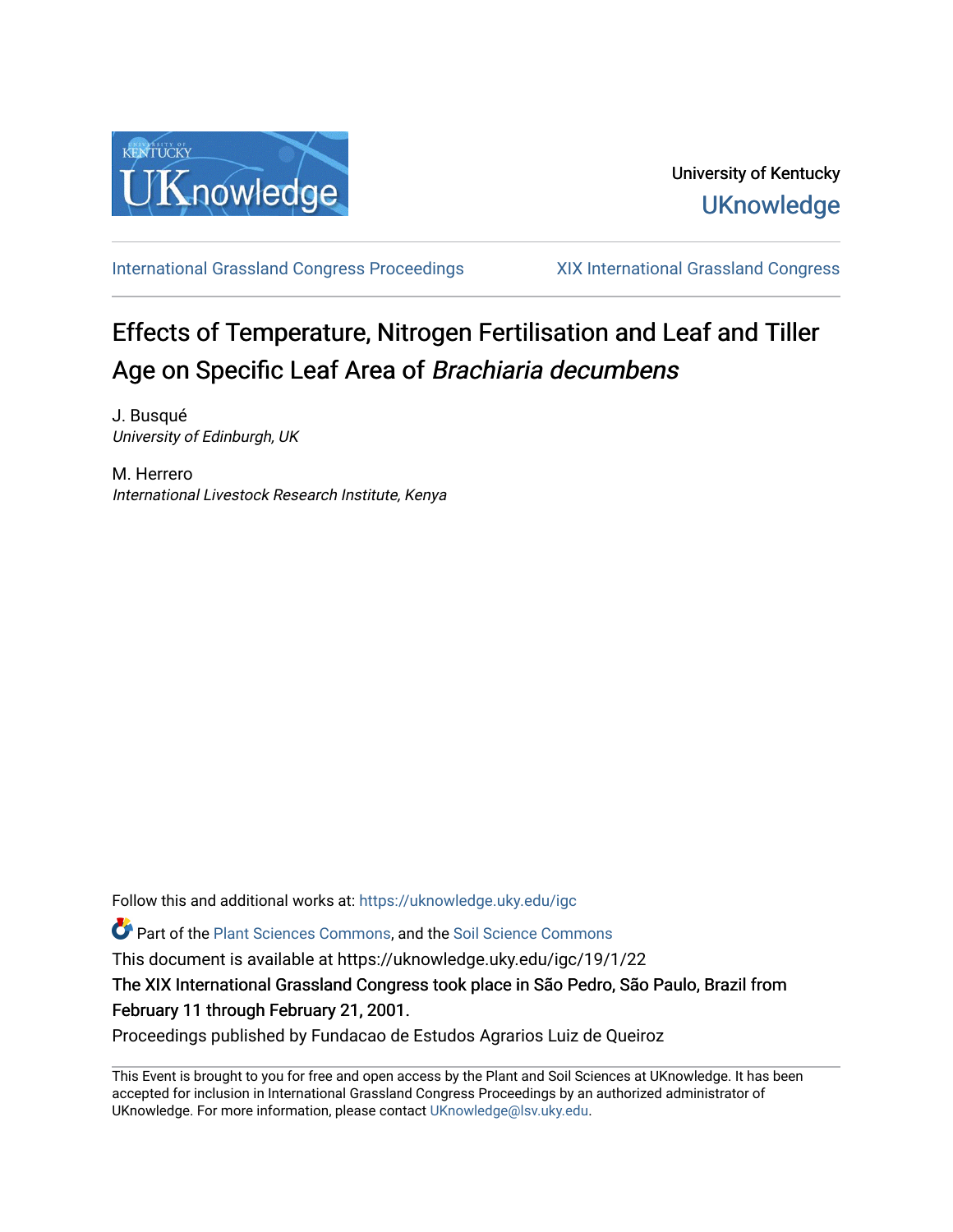## **EFFECTS OF TEMPERATURE, NITROGEN FERTILISATION AND LEAF AND TILLER AGE ON SPECIFIC LEAF AREA OF** *BRACHIARIA DECUMBENS*

J. Busqué<sup>1</sup> and M. Herrero<sup>1,2</sup>

<sup>1</sup>Institute of Ecology and Resource Management, University of Edinburgh, West Mains Rd. EH9 3JG, Edinburgh, UK.

<sup>2</sup>International Livestock Research Institute (ILRI), P. O. Box 30709, Nairobi, Kenya

#### **Abstract**

Signal grass (*Brachiaria decumbens* Stapf) micro-swards were grown under controlled environmental conditions at different temperatures and nitrogen fertilisation rates. Specific leaf area was responsive both to temperature and nitrogen, but did not change with the level of insertion of the leaf in the tiller. Senescing leaves had higher specific leaf area than old extended green leaves and these had higher values than new extended green leaves. Changes in specific leaf area were more related to changes in leaf area and more exactly to changes in leaf width.

**Keywords:** Signal grass, leaf weight, leaf length, leaf width, leaf number.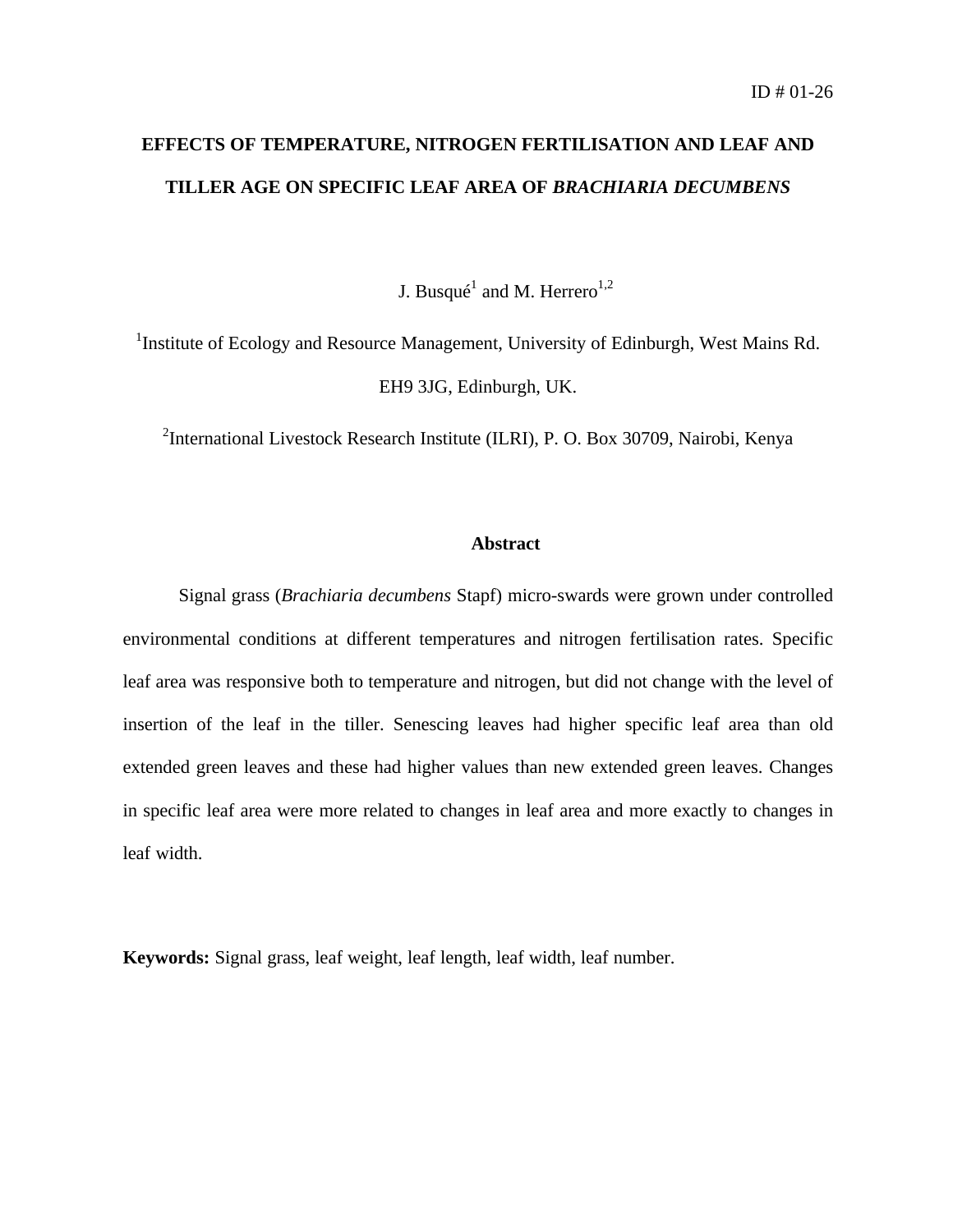#### **Introduction**

Specific Leaf Area (SLA: leaf area per unit of leaf dry matter weight) is one of the main variables affecting plant growth, mainly through changes in leaf area ratio (i.e. ratio of leaf area to total plant dry weight) and photosynthetic nitrogen-use efficiency (Bultynck *et al.* 1999). Studying the factors affecting SLA is of primary importance for understanding and predicting the growth responses of tropical grasses to different environmental and management regimes The main objective of this experiment was to study the responses of SLA to temperature, nitrogen and leaf and tiller age.

#### **Material and Methods**

Signal grass (*Brachiaria decumbens* Stapf) micro-swards were grown on wooden trays of 0.24 m<sup>2</sup> of area and 0.10 m of depth, under controlled environments (760 µmol m<sup>-2</sup> s<sup>-1</sup> of PAR, constant 12/12h day/night length and relative humidity of 75%). Each micro-sward was assigned to a fixed nitrogen fertilisation regime throughout the whole experiment, equivalent to 0, 100 or 200 kg N ha<sup>-1</sup> yr<sup>-1</sup> (0N, 100N, 200N). After a preliminary growth period of 50 days at  $30^{\circ}$ C day /  $25^{\circ}$ C night, micro-swards were cut at a height of 5 cm (fixed cutting height throughout the whole experiment) and allocated to one of three day temperatures: 25, 30 and  $35^{\circ}$ C. Night temperatures were common in all cases:  $25^{\circ}$ C. All micro-swards were watered daily to field capacity. Two regrowth periods of 50 and 48 days of duration were studied, each period ending with the cutting of the micro-swards and their allocation to a new room or temperature regime. Measurements of leaf fresh and dry weight, length and blade area were made destructively at the end of each regrowth period from marked tillers. Each leaf was classified according to its development as newly appeared R, expanding X, expanded and green  $E_{1,2}$ , senescing S or dead D. Expanded green leaves were further distinguished within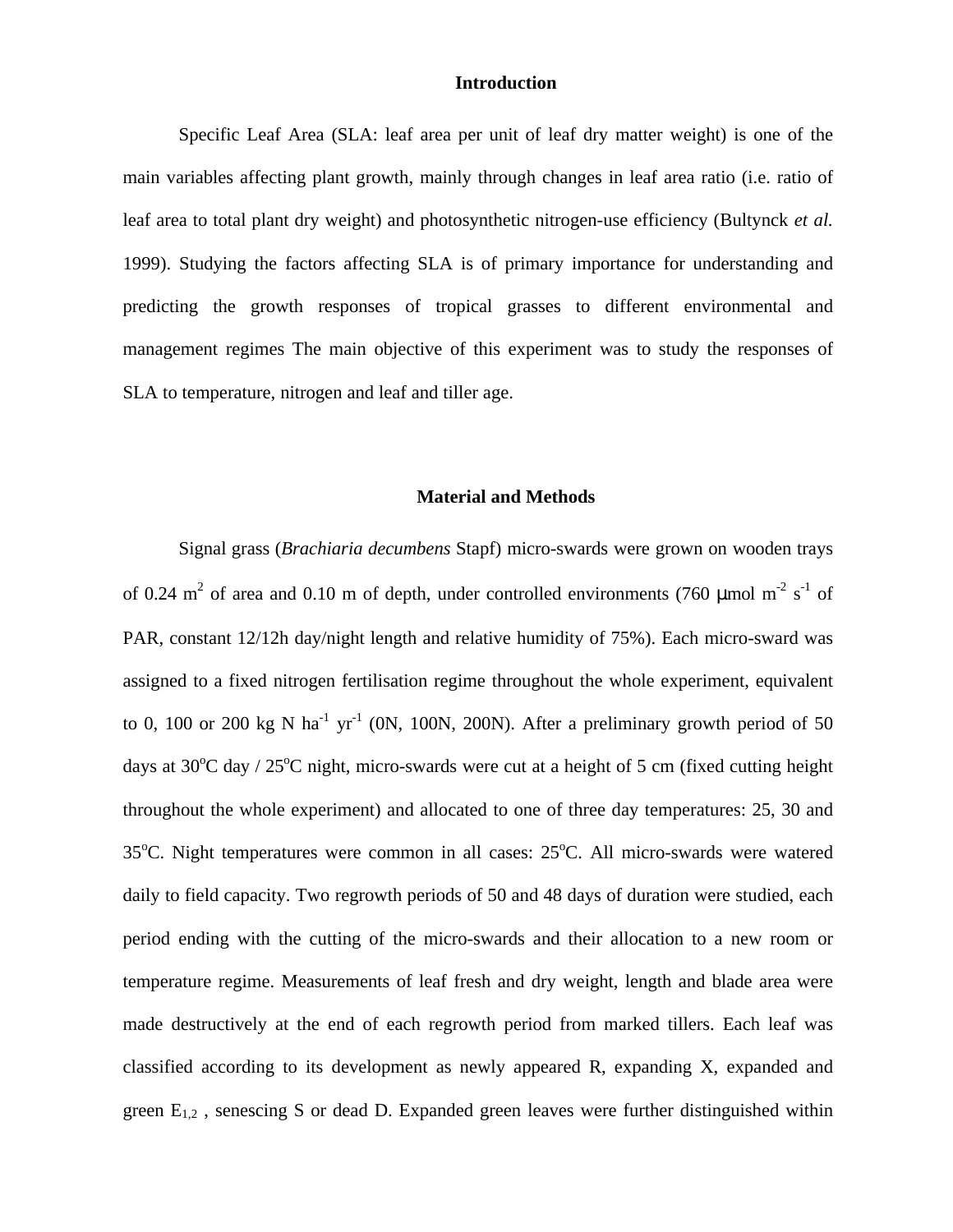the tiller as youngest (1) or any of the rest (2). Leaves were also identified by their number in ascending order from the first appeared leaf in the tiller (leaf number 1).

A general linear model was used for analysing the data. The model was:

$$
Y_{ijklm} = P_i + N_j + T_K + U_l + D_m + e
$$

where *Y* corresponded to the response variable: SLA, leaf dry weight, leaf area, leaf length and estimated width. *P* was one of the two regrowth periods. *N* was the nitrogen dose. *T* was the temperature regime, *U* was the leaf number, *D* was the leaf developmental stage and *e* was the unexplained variance. Interactions between the main effects were considered when they were statistically significant (P<0.05). Estimated width was calculated dividing leaf area by leaf length.

### **Results and Discussion**

SLA mean values were lower than previously reported for signal grass (Giraldo *et al.* 1998) and other tropical grasses (Ivory and Whiteman, 1978). These discrepancies were probably caused by the comparatively lower N fertilisation rates of the present study, since it has been observed that SLA increases with N fertilisation in fast growing grasses (Van der Werf *et al*. 1993). Nevertheless, the values obtained in the present study may reflect more accurately the SLA of signal grass grown under natural savanna or cerrado conditions throughout Latin America, where soils can be severely nutrient depleted.

Linear and area leaf measures were mainly determined by the developmental stage of the leaf (due to the smaller and contrasting values observed for R and X leaves), and to a lesser extent by leaf number and the treatments (Table 1). Leaf dry weight changed similarly with leaf number and developmental stage but was not affected by the treatments. Temperature had an effect on SLA, while SLA did not change with the level of the insertion of the leaf.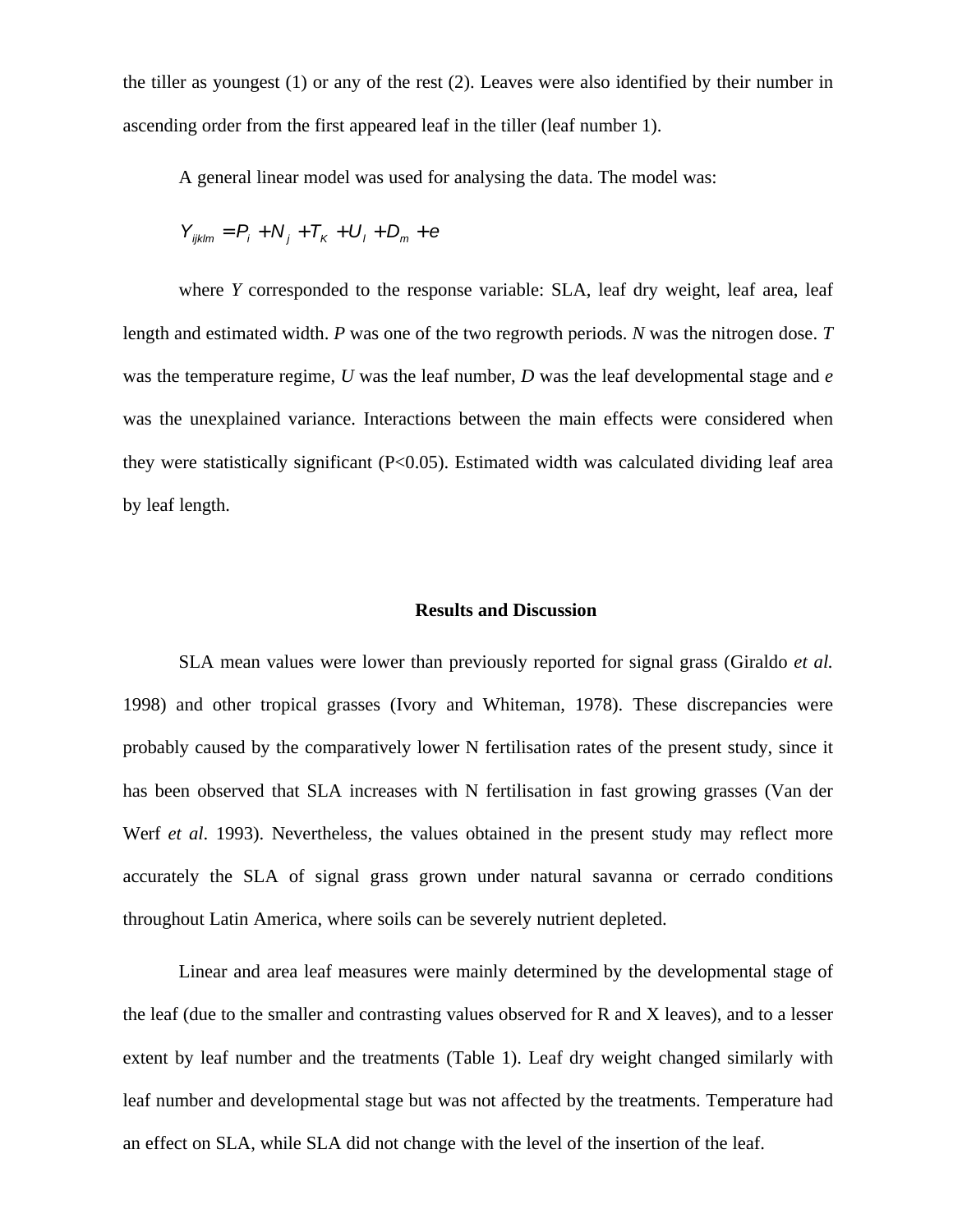SLA changes with treatment and intrinsic tiller development were analysed considering its components leaf area and dry weight relative to the minimum values of each effect (except in the case of leaf development, where the reference was the  $E_1$  leaves). Changes in leaf area were further analysed to study the relative importance of leaf width and length changes (Table 2).

At 200N SLA increased due to increases in leaf area and the stability in leaf weight. The increase in leaf area was caused by an increase in leaf length. SLA increases with nitrogen have been seen to occur in fast growing grasses, like signal grass, in comparison with slow growing grasses (Van der Werf *et al.* 1993).

The maximum SLA value was obtained at  $30^{\circ}$ C due to the high increase in leaf area. As with nitrogen, the increase in leaf area was caused by an increase in leaf length. The decrease in SLA at  $35^{\circ}$ C was related to the decrease in leaf area, mainly through a decrease in leaf width. Leaf weight remained constant at all temperatures. In Kikuyu grass (*Pennisetum clandestinum*) SLA increased from 15 to  $20^{\circ}$ C and remained with similar values until  $30^{\circ}$ C. In this case both leaf area and leaf weight increased from 15 to  $25^{\circ}$ C (Murtagh *et al.* 1987).

No change was observed in SLA with level of leaf insertion in the tiller, though it tended to decrease from leaf 5 onwards. Leaf weight increased linearly with leaf number and leaf area increased until leaf 7 and decreased for leaf 8. Leaf length increased linearly until leaf 7, but the proportional increase was small, and fell significantly for leaf 8. Leaf width increased more than leaf length though its trend with leaf number was not linear but similar to that of leaf area. Wilson (1976) observed similar SLA values for most of the leaves in high rank tillers of *Panicum maximum* var. *trichoglume*. Tendencies in leaf weight, area, length and width were also similar to those of this experiment.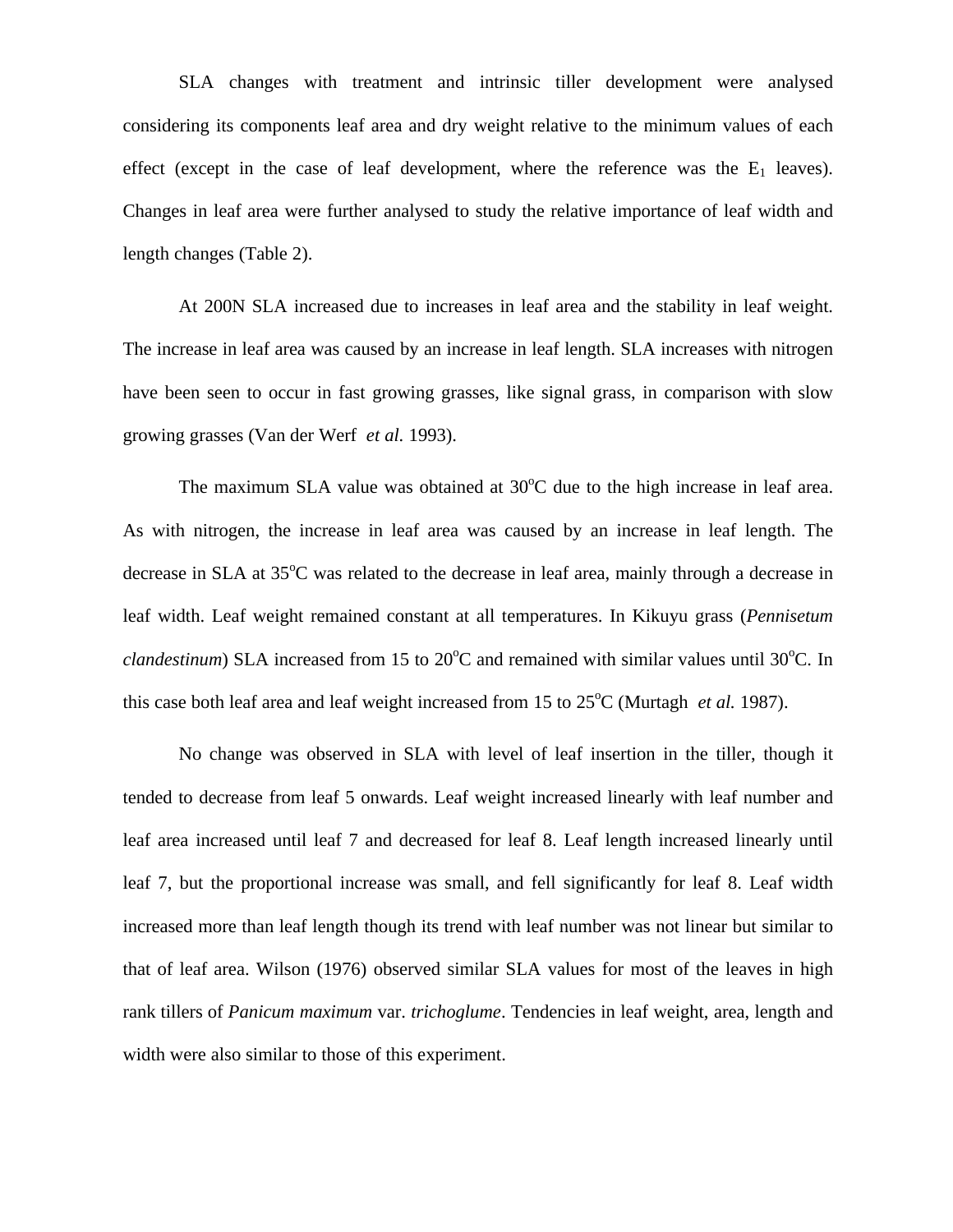Senescing leaves (S) had the highest SLA values, corresponding to the highest leaf area and high leaf weight values. The increase in leaf width was relatively more important than that of leaf length in its contribution to the increase in leaf area. Old green extended leaves  $(E_2)$  showed a tendency to have higher SLA than  $E_1$ , as leaf area increased (slightly higher increase in leaf width than leaf length) slightly more than leaf weight.

We conclude that SLA values were generally low, presumably because of the low fertilisation levels of the experiment. For the size range and type of tillers studied, SLA remained constant with leaf number. Therefore, increases in plant growth efficiency with tiller size must be mediated by other factors. For example, in the same experiment we observed that the number of live leaves per tiller increased until the appearance of leaf 7. Temperature and nitrogen level changed SLA mainly through changes in leaf area and in most cases due to changes in leaf width: for extended green leaves  $(E_1 \text{ and } E_2)$  SLA showed the highest correlation ( $r^2 = 0.78$ ) with the estimated width, much higher than with any of the other response variables.

#### **References**

**Bultynck L., Fiorani F. and Lambers H.** (1999) Control of leaf growth and its role in determining variation in plant growth rate from an ecological perspective. Plant Biology, **1**: 13-18.

**Giraldo L.M., Lizcano L.J. Gijsman A.J, Rivera B. and Franco L.H.** (1998) Adaptacion del modelo DSSAT para simular la produccion de *Brachiaria decumbens*. Pasturas Tropicales, **20**: 2-12.

**Ivory D.A. and Whiteman P.C.** (1978) Effect of temperature on growth of five subtropical grasses. I. Effect of day and nigth temperature on growth and morphological development. Australian Journal of Plant Physiology, **5**: 131-148.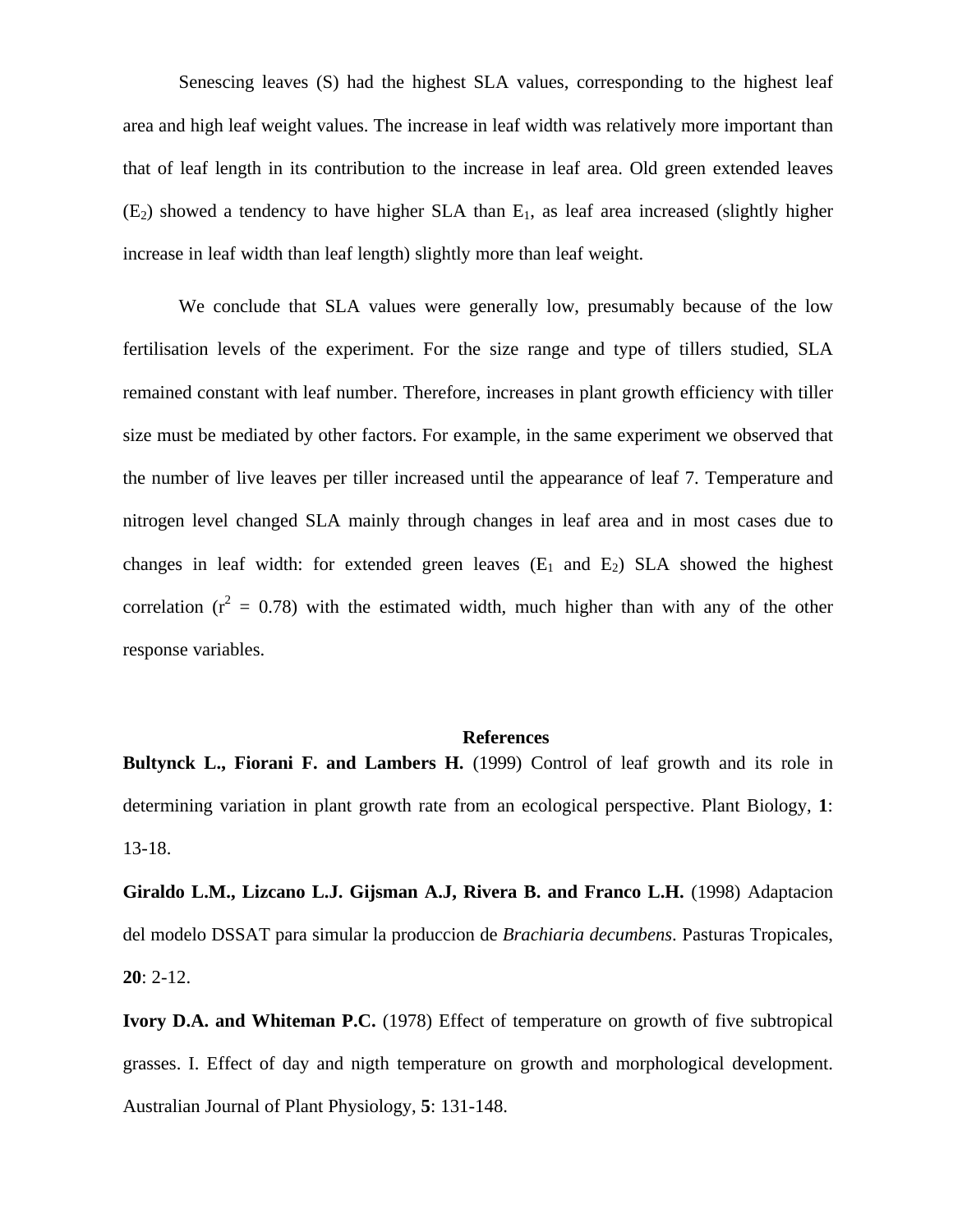**Murtagh G.J., Halligan E.A. and Greer D.H.** (1987) Components of growth and dark respiration of Kikuyu (*Pennisetum clandestinum* Chiov.) at various temperatures. Annals of Botany, **59**: 149-157.

**Van der Werf A., Vannuenen M, Visser A.J. and Lambers H.** (1993) Contribution of physiological and morphological plant traits to a species competitive ability at high and low nitrogen supply -a hypothesis for inherently fast-growing and slow-growing monocotyledonous species. Oecologia, **94**: 434-440.

**Wilson J.R.** (1976) Variation of leaf characteristics with level of insertion on a grass tiller. I Developmental rate, chemical composition and dry matter digestibility. Australian Journal of Agricultural Research, **27**: 343-354.

**Table 1 -** Statistical significance (\*\*\*=P<0.01; \*\*=P<0.05) and percentage of the model explained (%m) by the effects of nitrogen, temperature and by leaf number and leaf developmental phase (using adjusted sum of squares) on leaf length, estimated leaf width, leaf area, leaf dry weight and specific leaf area of *Brachiaria decumbens*.

|             | Length |      | Width        |      | Area |      | <b>DW</b> |      | <b>SLA</b> |      |
|-------------|--------|------|--------------|------|------|------|-----------|------|------------|------|
|             | P      | %m   | $\mathbf{P}$ | %m   | P    | %m   | P         | %m   | P          | %m   |
| Nitrogen    | **     | 2.0  | ***          | 6.9  | ***  | 5.2  | <b>NS</b> | 0.7  | ***        | 7.9  |
| Temperat.   | ***    | 5.5  | ***          | 5.8  | ***  | 7.7  | <b>NS</b> | 0.3  | ***        | 22.4 |
| Leaf no.    | ***    | 6.1  | ***          | 10.8 | ***  | 11.4 | ***       | 44.4 | <b>NS</b>  | 1.6  |
| Leaf devel. | ***    | 52.4 | ***          | 61.5 | ***  | 50.4 | ***       | 35.4 | ***        | 47.1 |
| $R^2$ model | 57%    |      | 67%          |      | 68%  |      | 63%       |      | 73%        |      |
| n           | 416    |      | 227          |      | 380  |      | 283       |      | 232        |      |